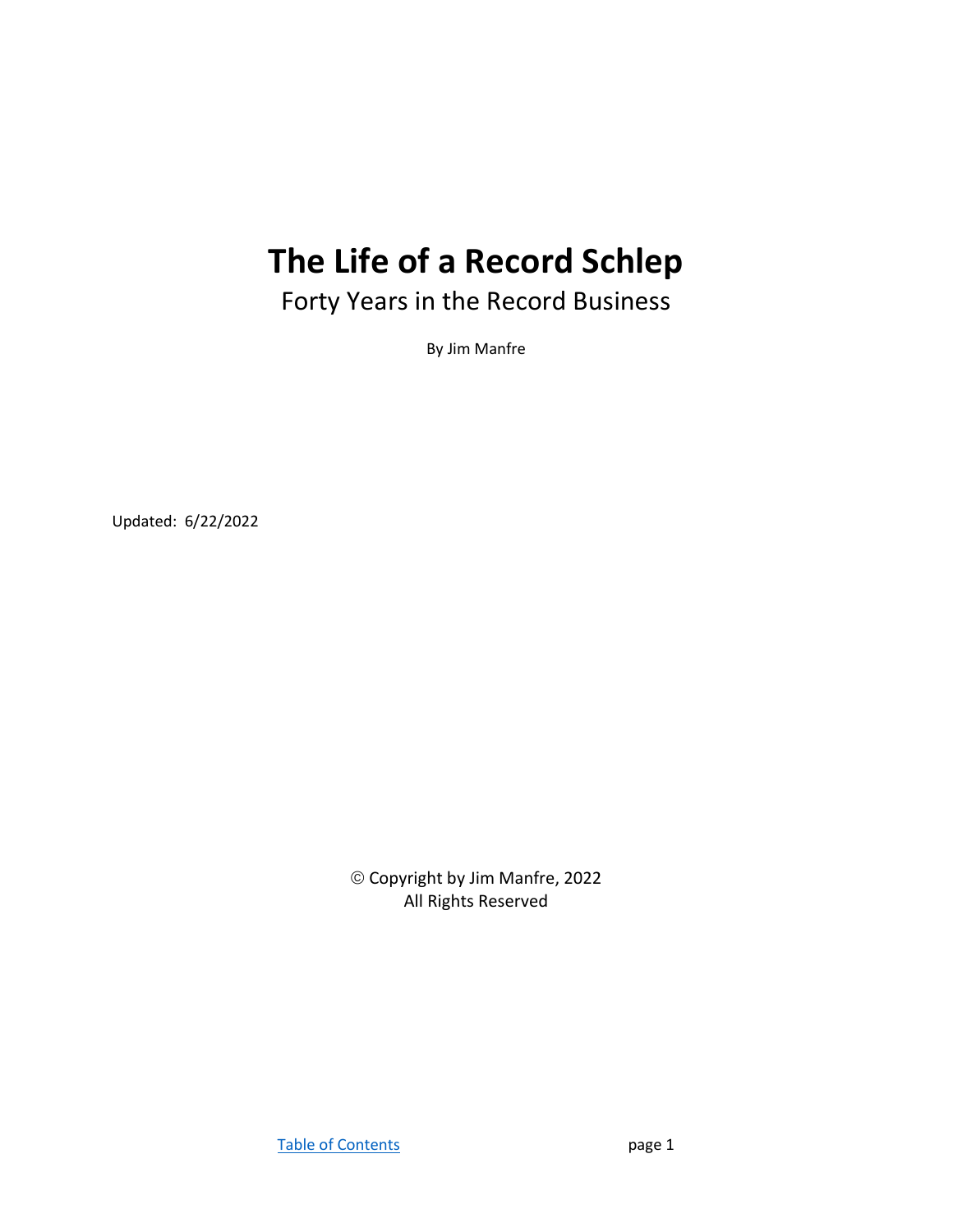Yiddish Definition:

Schlep: verb (used with object), schlep: to carry; to lug. Schlepper: noun Slang. Someone or something that is tedious, slow, or awkward.

Schlep is a word commonly used in the record business. It was meant as an endearing expression used to refer to a record sales representative. At least I always thought it was meant to be endearing.

## Dedication:

I would like to dedicate this book (manuscript, memoire, story or whatever it is) to my wonderful and loving wife Joyce (Borta), my sisters, my in-laws, my nieces and nephews and my good friend Bryan Forster. It was Bryan who introduced me to my wife and he is also the reason I got my first job in the record business. I am forever grateful. R.I.P. my friend.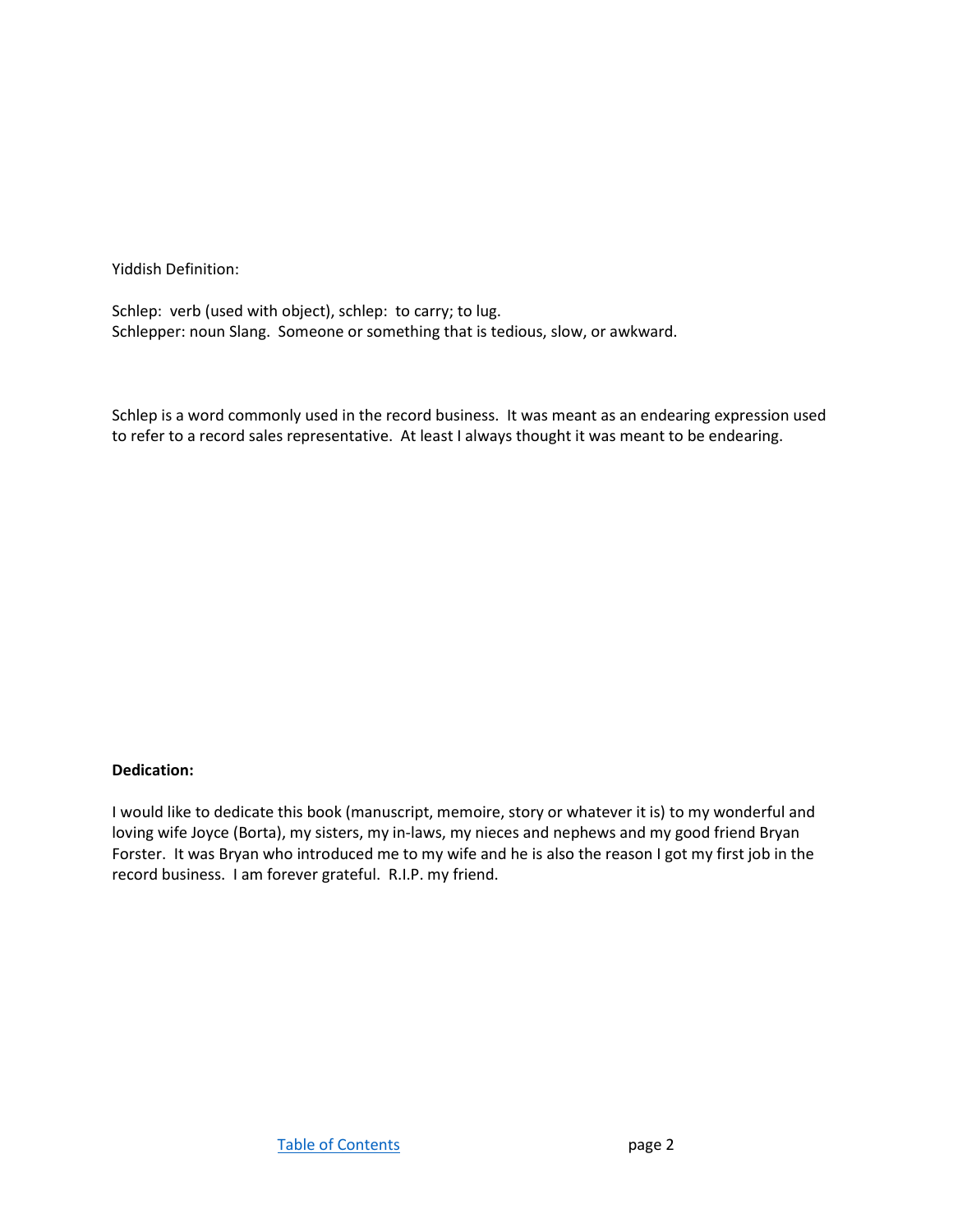## Introduction

"You should write a book" I've been told. More than once. So here it is.

I'm not much of a writer and I will be the first to admit that. There are several stories here but much of this, for the most part, is merely an account of many of the things that happened to me in my life. I have been living a very good life which started off "normal" for the most part. A baby boomer growing up in the 50's and 60's in Chicago and later in the surrounding suburbs. A child of the Chicago Public School system and the Chicago Park District. Catechism at St John Bosco Catholic Church. Moved to the suburbs in the 60's. Barely made it thru high school mostly due to lack of interest. Brief stint in the US Air Force Reserves. Brother, son, and much later husband and uncle. Hippie? Sure, that too.

But then it became a little more interesting. I had an extraordinary life changing career. This is a story about a kid, not unlike many others, who unknowingly stumbled into an amazing career in the exciting record business. Ultimately, I ended up in the heart of the business, with a clear view of its inner workings and a glimpse of its dark underbelly. It could have happened to anyone. But it happened to me. And through my job I met, and interacted, with hundreds of famous stars from Abba to ZZ Top!

Yes, I have met close to three hundred recording artists. I know this amount because I started keeping track after a few years of being in the business, and I didn't want to forget due to my lack of memory. It's not like I was trying to meet stars, I wasn't. It was just a part of my job. Some people I knew searched out every opportunity to meet famous people, but that was not me. I was encouraged and often required by the companies I worked for to meet and interact with our artists. To me, it was exciting and cool and I was happy to do it, and now I have a lifetime of memories from it. I am writing this to share some of the memories.

I was an award-winning Sales Rep for the biggest record company, during the peak years of the business, in one of the country's largest and most important markets. I met many famous people as part of my job. But this is also a story about the record business itself and my part in it. I was a small part of the "star making machinery" as mentioned in the Joni Mitchell song "Free Man in Paris". And it all happened so fast. I was hired as a part time clerk at a record store for the Christmas season. Within a few years I became a sales representative for a major record company responsible for three states!

I am generally quiet and laid back, not a big talker and I don't tell stories very often. Occasionally, someone will ask and I will talk about it, but not often. I'm afraid that I'm boring or telling redundant or repetitive stories. I am not writing this because I want to boast, and I do possess an ounce or two of humility. I am writing it so I don't have to talk so much. Besides, I think I'm a better writer than talker. With all my years in the business there is a lot to say. If anyone is interested, now they can read about as much as they like.

I was no different than anyone else, just lucky to get the job(s) I did. And, I am finding it enjoyable to reminisce and write about my magical career which included having brunch with Metallica, lunch with Brian Wilson from the Beach Boys, dinner with Bruce Springsteen and drinks with Robert Plant from Led Zeppelin! And backstage and other meets with hundreds of artists including of course, Abba and ZZ Top. The first part of my story will focus on what most readers would be interested in, the famous people.

Table of Contents **page 3**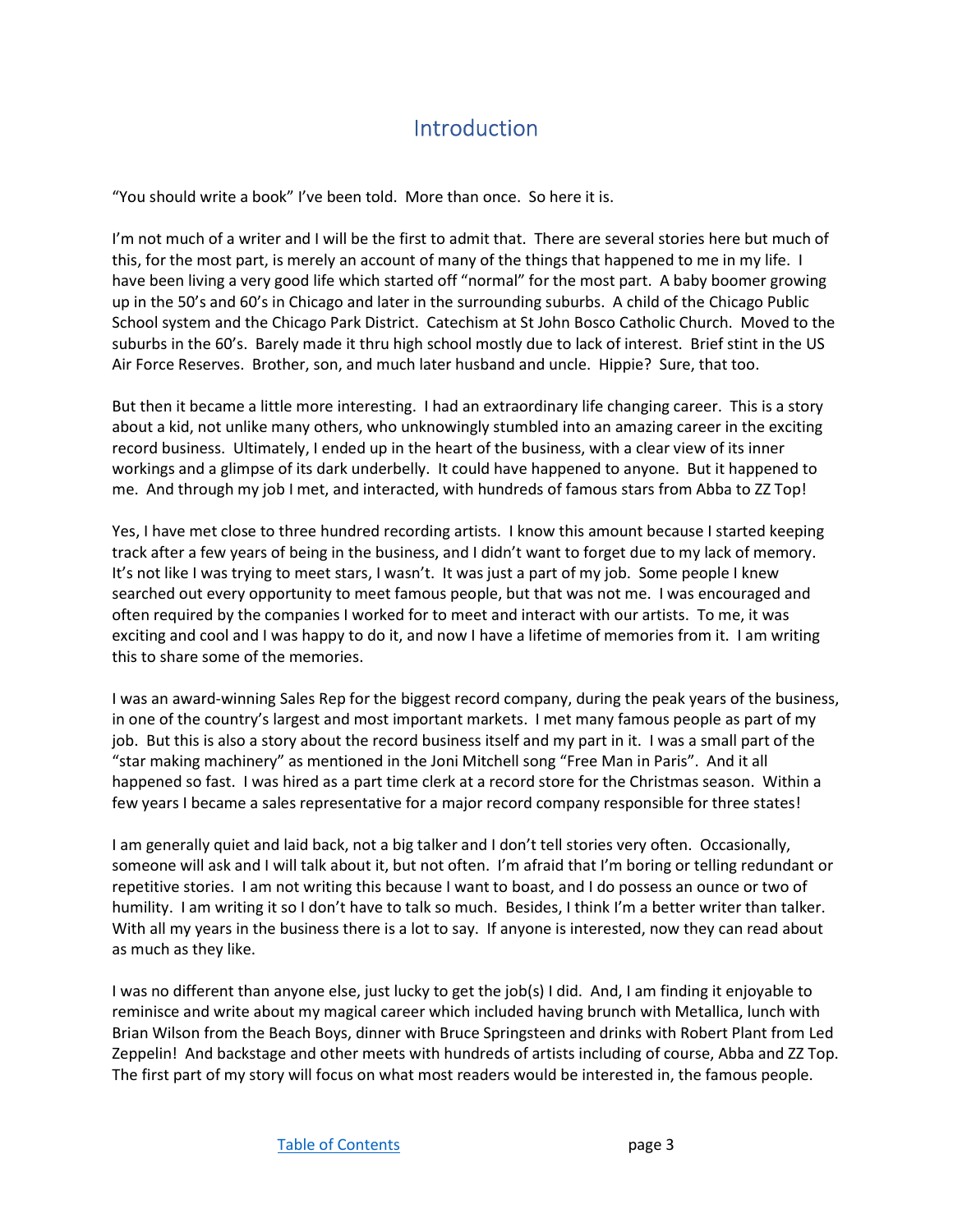I was hired into a significant position in the record business in the Midwest. I was a key player firmly entrenched in the epicenter of the record industry. That's a story in itself which I will write about with more detail in part two. How did the business operate? How did we do what we did? What did a sales rep in the record business do? How were recording icons made? What made one record company better than the rest? In part two I touch on the "Sex, Drugs and Rock and Roll" part of the business. Where did the money come from to fund that part of it? It won't be a "tell all", because some things just can't and shouldn't be written about. Some of the players are dead but some are still alive so names will not be named. But be assured I saw it all and will share what I can. The first two parts will give you a feel of what day to day life was like for my counterparts and me, a typical Record Schlep.

This is not like most stories published about the record business. Usually, the books and stories about the industry focus on the high-level power brokers. The A&R executives and the label presidents and their dealings with the artists and their managers. Nice to read about but hard to relate to for the average person. My story is written from the perspective of the average person, at the ground level. The level most people can probably connect with but seldom saw from the inside. It's not for everyone. It's for those that are interested in what it was like in the record business from the mid-level down to the street level.

But don't be fooled into thinking that people at the ground level of our business were insignificant. Many of the people my counterparts and I knew and worked closely with at our level went on to become Presidents, VP's and CEOs of huge Record and Entertainment companies. It wasn't unusual at all to see a local counterpart or customer rise to a national position of prominence in the entertainment industry.

Surely some of this can resonate with my peers. I write this with all due respect for those I knew and worked with in the record business, people who were my workmates in sales and promotion, my managers, our partners at the labels, our customers, our competitors, and all the people who became my friends. It was a very social business. Many of my friends had different levels of involvement and relationships in our business and with the artists. Some were more involved and some less. Some have felt the wrath of an angry artist. Some became good friends and maybe even lifelong friends with some of the artists. The people I worked with had many different positions, experiences and interactions. Many of the local reps had very close relationships with their artists. And for most, the experiences were exciting and memorable, and we all have stories to tell.

My counterparts and I never knew what would be around the next corner. We could get a call at any time asking us to have lunch with some famous artist or to go back stage or get invited to some party. Many times, we were asked to invite our customers or key radio people. There was always something exciting going on. Always a concert or a publicity tour. And there always seemed to be a star around. I usually met our artists in a small group but on those rare occasions one on one. That was special. Most people get to meet famous people in their lives. But when you're with them one on one, take it from me, it can really feel magical. I will share some of those moments.

Part of the motivation for writing my story is that I met an extraordinary amount of recording artists and I wanted to chronicle this. Most of my peers met many artists in the course of doing our jobs. Some of my peers, can say they met as many artists as I did. But I think I probably met more than most just because of when and where I worked. I held three highly visible positions over almost forty years, two of which were based in Wisconsin, one of the country's key markets for developing and breaking artists. And the record sales rep was the company's main man in out the field. And that was me.

Table of Contents **page 4**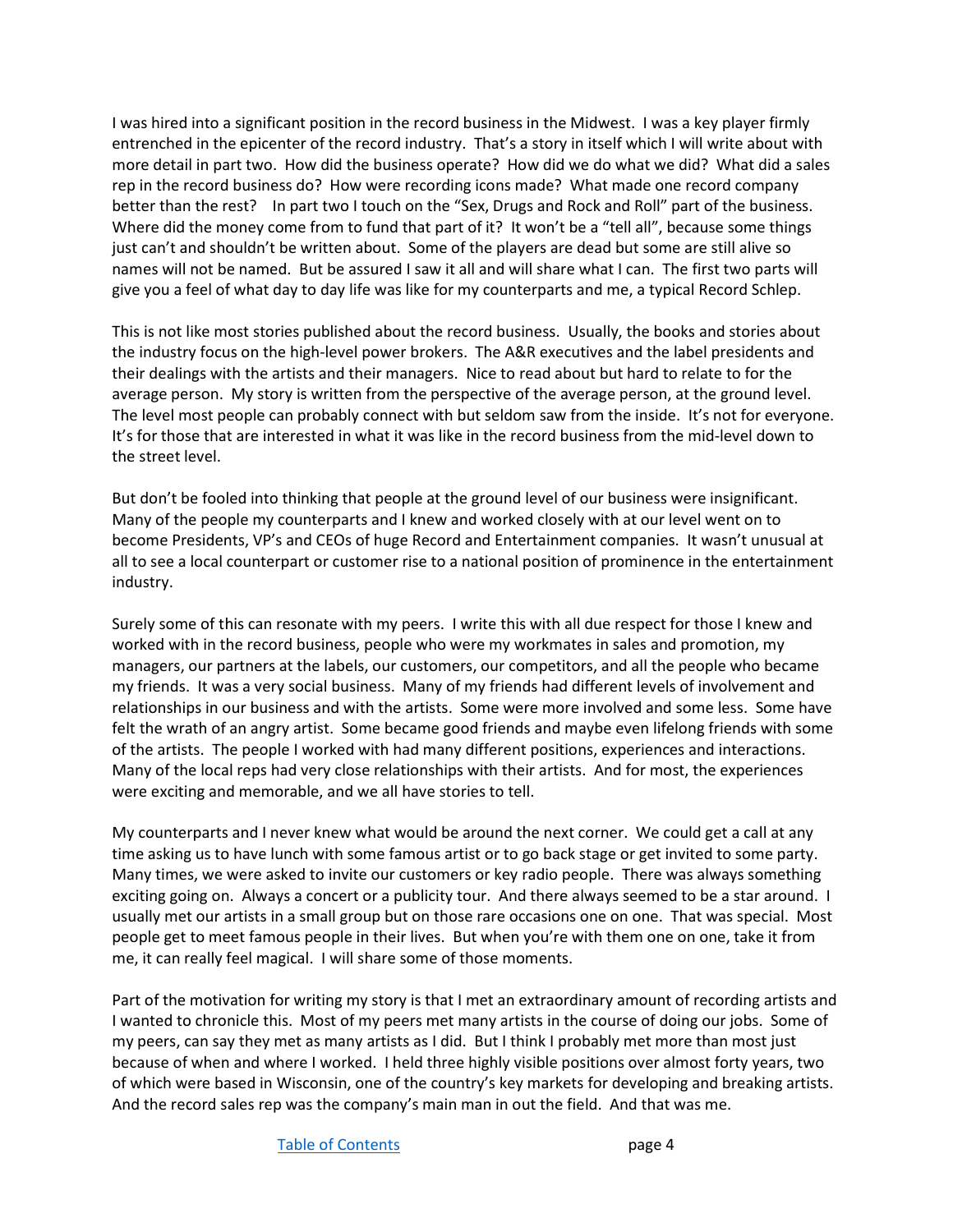In addition to that, my overall insight and understanding of the record business was unique. I had a very wide-ranging experience in the record business. In addition to being a customer and then a Sales Rep for two major record companies, I owned a small record store for a short while. I was also a partner in a small nationally distributed indie record label. Later, I taught a class at Harper College called "Get Out of the Garage: How to Make Money with Your Music". It included the history of the record business and how it operated. Several music business professionals came to speak at my class. And now I am doing local music production. All of this provides me the insight to understand the record business even more because I was deeply into it on so many different levels.

Please keep in mind that during my years as a sales rep, unlike today, we didn't all carry around phones and cameras with us, and I never was an autograph collector. And most importantly, when I worked for the big record companies, I was discouraged by the higher ups, as were my counterparts, from asking our artists to take pictures with us or give us autographs. The record companies did not want their field staff bugging the artists for such things and they made sure we knew that.

However, there were many times when we were with artists, and cameras, customers and radio people were around and the artists were ok with it. We often hired professional photographers for special occasions. But we never (or very rarely) asked for the photos or autographs for ourselves. I wish smartphone technology was around then. I wish I had more photos now, but that's just the way it was.

So, I will make up for the lack of photos with stories and accounts of the meetings, dinners, drinks, lunches, backstage meetings and other interactions with some of the biggest artists of our time. If you would like to see the photos I do have, please take a look at my website JimManfre.com.

So, this is my story, my legacy. It's all true to the best of my recollection. Part one focuses on the stars I've interacted with and some additional basic comments on my record business career. This is the part most people might find interesting and entertaining. Part two focuses more on how the record business operated, and how I fit into it. Part three is about my personal life before the record business career and part four is about my life after the career.

I was a record schlep. Here is my story. Read at your own pleasure. Read at your own risk.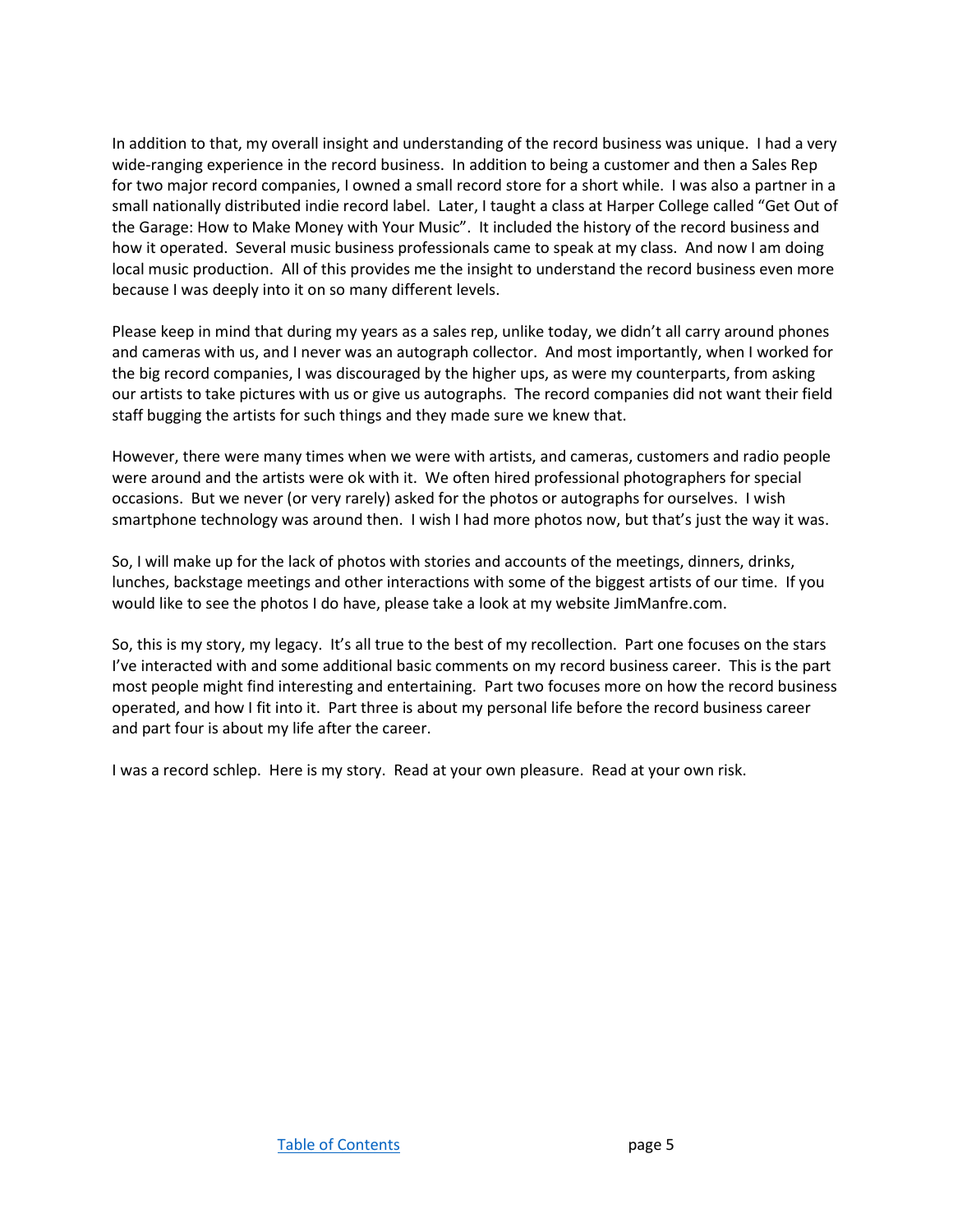## Table of Contents